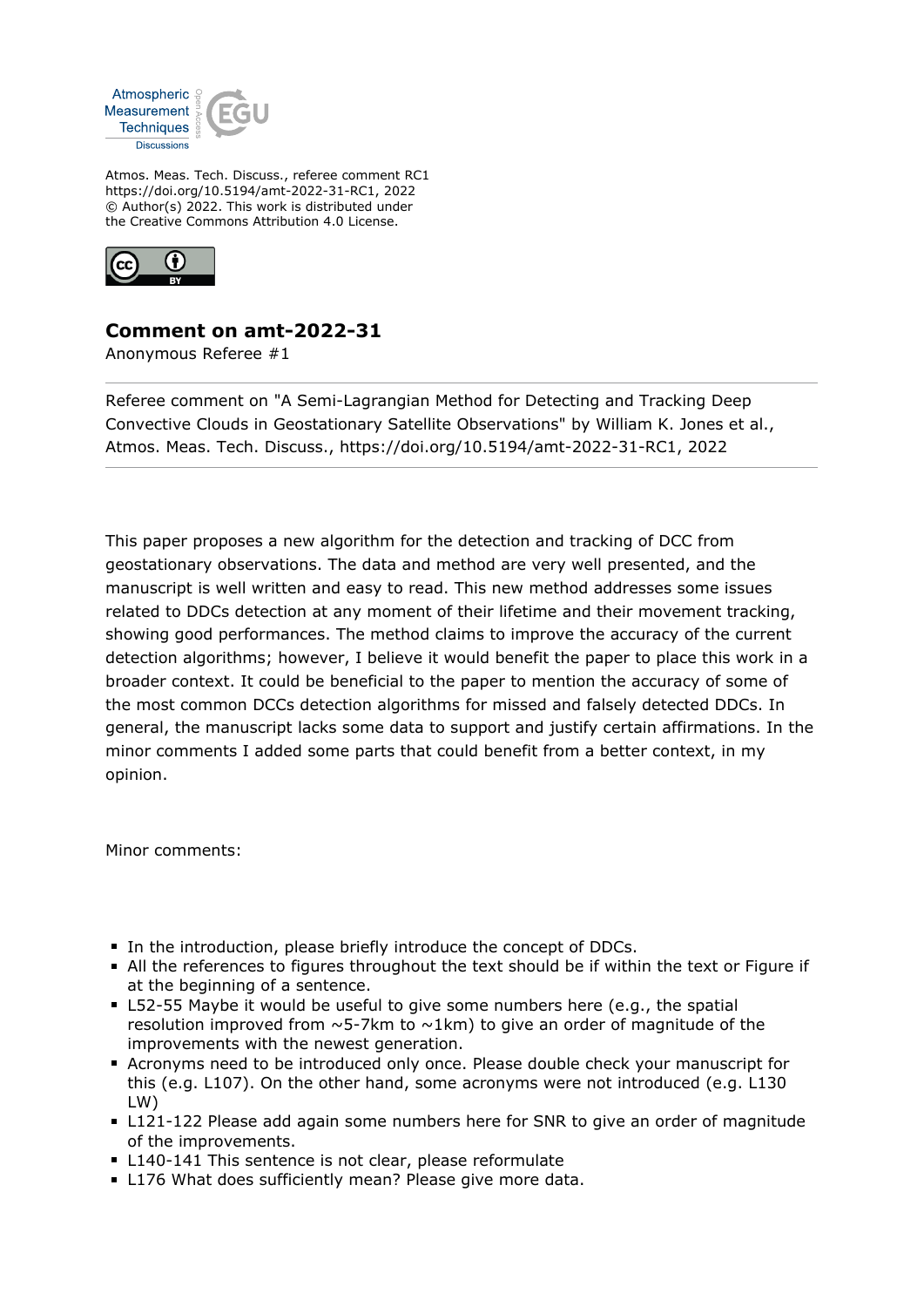- L187-189 Please add references, numbers or data to support your affirmation that the Farnebäck algorithm is robust for the complex morphology of cloud fields.
- In Fig. 9 the histograms are barely visible, please regenerate them with better choice of the axis limit

Small typos and notes:

L16 this framework to be applicable

L37 how satellites operating in the visible and IR

L40 large area

L43 the Geostationary Lightning Mapper

L45 Column mean radar reflectivity […] shows

L52-53 The newest generation […] offers

L156 GLM has the same field […]

L183 is used here for to

L183 [...] tracking of DDCs.

L197 based of of

L200 its